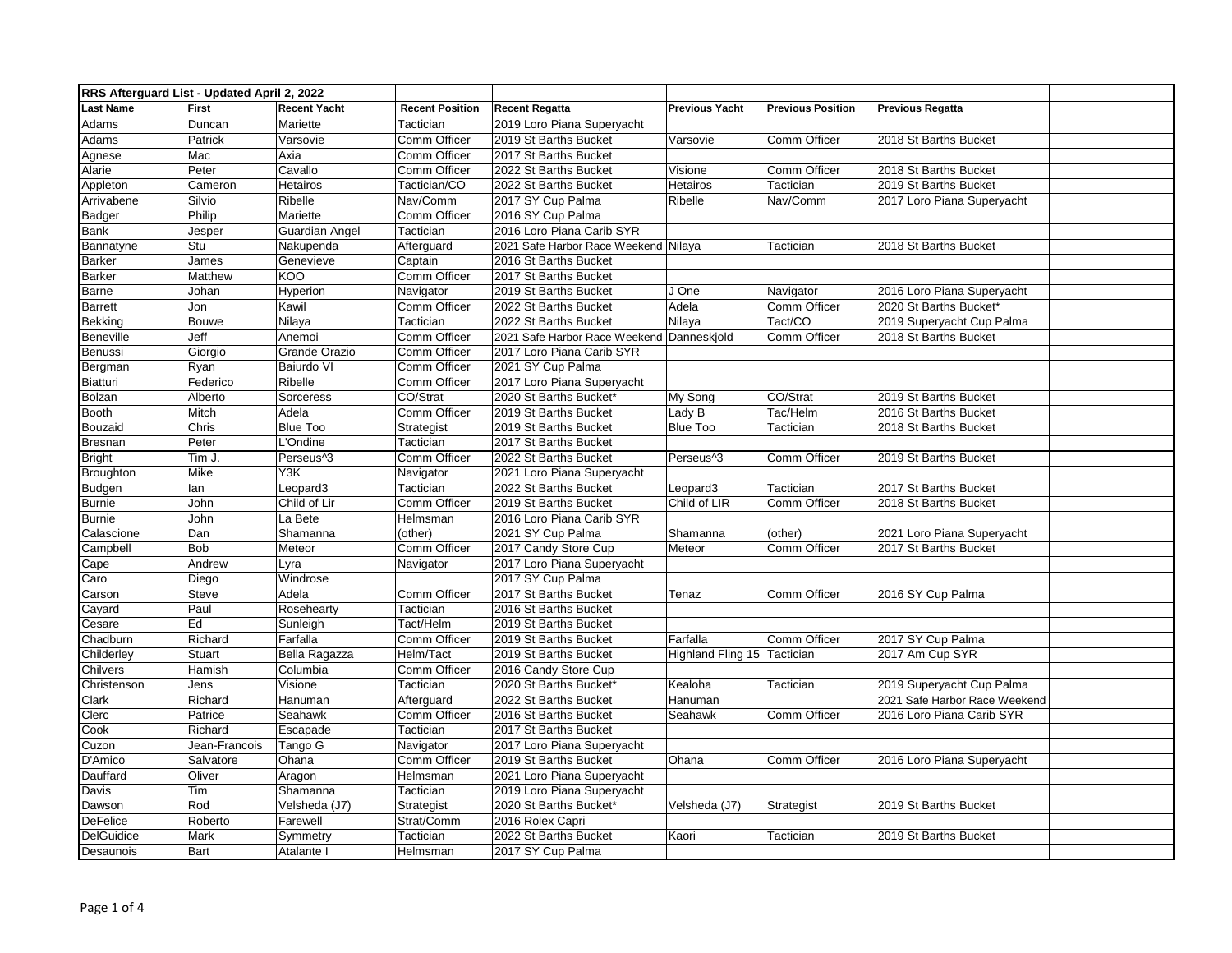| RRS Afterguard List - Updated April 2, 2022 |                          |                        |                        |                               |                       |                          |                               |
|---------------------------------------------|--------------------------|------------------------|------------------------|-------------------------------|-----------------------|--------------------------|-------------------------------|
| <b>Last Name</b>                            | First                    | <b>Recent Yacht</b>    | <b>Recent Position</b> | <b>Recent Regatta</b>         | <b>Previous Yacht</b> | <b>Previous Position</b> | <b>Previous Regatta</b>       |
| Diego-Arozamena                             | Jose                     | Aurelius               | Helm/Strat             | 2019 St Barths Bucket         |                       |                          |                               |
| Dodson                                      | Tom                      | Velsheda (J7)          | Tactician              | 2016 St Barths Bucket         |                       |                          |                               |
| Douillard                                   | Olivier                  | Ryokan 2               | Navigator              | 2017 Loro Piana Superyacht    | Ryokan 2              | Navigator                | 2016 Loro Piana Superyacht    |
| Downey                                      | $\overline{\text{Chad}}$ | Freya                  | Comm Officer           | 2022 St Barths Bucket         |                       |                          |                               |
| Doyle                                       | Robbie                   | M <sub>5</sub>         | Tactician              | 2018 St Barths Bucket         | P <sub>2</sub>        |                          | 2017 Loro Piana Carib SYR     |
| Duxbury                                     | Ben                      | The Aquarius           | Comm Officer           | 2022 St Barths Bucket         | The Aquarius          | Comm Officer             | 2021 SY Cup Palma             |
| Erskine                                     | Tom                      | Bella Ragazza          | Navigator              | 2016 St Barths Bucket         | Bella Ragazza         | Navigator                | 2016 Loro Piana Carib SYR     |
| Evans                                       | Dave                     | Kamaxitha              | Comm Officer           | 2018 St Barths Bucket         |                       |                          |                               |
| Field                                       | Campbell                 | Velsheda (J7)          | Navigator              | 2022 St Barths Bucket         | Velsheda (J7)         | Comm Officer             | 2017 St Barths Bucket         |
| Field                                       | Ross                     | Unfurled               | Comm Officer           | 2016 SY Cup Palma             | Unfurled              | Comm Officer             | 2016 St Barths Bucket         |
| Fisher                                      | Simon                    | Galateia               | Navigator              | 2016 St Barths Bucket         |                       |                          |                               |
| Fontenot                                    | Farley                   | Marae                  | Tactician              | 2018 St Barths Bucket         |                       |                          |                               |
| Gerber                                      | Pierre                   | Surama                 | Comm Officer           | 2016 St Barths Bucket         | Tilakkhana            | Comm Officer             | 2016 Loro Piana Superyacht    |
| Gould                                       | Terry                    | Adix                   | Comm Officer           | 2016 Candy Store Cup          |                       |                          |                               |
| Green                                       | Andy                     | <b>Wild Horses</b>     | Tactician              | 2019 Candy Store Cup          | Ningaloo              | Tactician                | 2017 St Barths Bucket         |
| Green                                       | Andy                     | Nahita                 | Navigator              | 2016 Loro Piana Superyacht    |                       |                          |                               |
| Greiner                                     | Simon                    | <b>UMIKO</b>           | Navigator              | 2021 SY Cup Palma             |                       |                          |                               |
| Grubb                                       | Peter                    | Zenji                  | Comm Officer           | 2020 St Barths Bucket*        |                       |                          |                               |
| Guinan                                      | Dave                     | Meraki                 | Comm Officer           | 2022 St Barths Bucket         |                       |                          |                               |
| Haffenreffer                                | Dolf                     | Zenji                  | Comm Officer           | 2017 St Barths Bucket         |                       |                          |                               |
| Halsted                                     | Hank                     | Zenji                  |                        | 2018 St Barths Bucket         | Naema                 | Helmsman                 | 2017 Candy Store Cup          |
| Harrap                                      | Kelvin                   | Lionheart              |                        | 2020 St Barths Bucket*        |                       |                          |                               |
| Harvey                                      | Mick                     | Sunleigh               | Comm Officer           | 2020 St Barths Bucket*        | Sunleigh              | Tactician                | 2019 St Barths Bucket         |
| Hayles                                      | Steven                   | Lyra                   | Tactician              | 2016 Loro Piana Superyacht    |                       |                          |                               |
| <b>Hilf</b>                                 | Moritz                   | Aurelius               | Navigator              | 2022 St Barths Bucket         |                       |                          |                               |
| Hill                                        | Nick                     | Hyperion               | Comm Officer           | 2017 Am Cup SYR               | Germania Nova         | Comm Officer             | 2016 SY Cup Palma             |
| Hobson                                      | Yerin                    | Dark Shadow            | Tactician              | 2020 St Barths Bucket*        |                       |                          |                               |
| Holmberg                                    | Peter                    | Rosehearty             | Helmsman               | 2016 St Barths Bucket         |                       |                          |                               |
| Honey                                       | Stan                     | Hanuman                | Comm Officer           | 2022 St Barths Bucket         |                       |                          |                               |
| Hood                                        | Ted                      | Zenji                  | Comm Officer           | 2017 Candy Store Cup          |                       |                          |                               |
| Humphries                                   | Matt                     | Missy                  | Tact/ Comm             | 2021 SY Cup Palma             | Missy                 | Tact/ Comm               | 2021 Loro Piana Superyacht    |
| <b>Hutchinson</b>                           | Terry                    | Whisper                | Tactician              | 2021 Safe Harbor Race Weekend |                       |                          |                               |
| Hutchinson                                  | Tom                      | Samurai                | Comm Officer           | 2016 St Barths Bucket         | Samurai               | Comm Officer             | 2016 Loro Piana Carib SYR     |
| Ingram                                      | Nigel                    | Atalante               | <b>Comm Officer</b>    | 2016 Loro Piana Carib SYR     |                       |                          |                               |
| Jaudenes                                    | Javier                   | Nahita                 | Tactician              | 2017 Loro Piana Superyacht    | Kenora                | Tactician                | 2016 Loro Piana Superyacht    |
| Johnson                                     | Dirk                     | Nakupenda              | Comm Officer           | 2022 St Barths Bucket         | Aquarius              | Tactician                | 2019 St Barths Bucket         |
| Jones                                       | Murray                   | Aquarius               | Comm Officer           | 2022 St Barths Bucket         | Galateia              | Tactician                | 2019 Loro Piana Superyacht    |
| Josefsson                                   | Ulf                      | Rosehearty             | Comm Officer           | 2022 St Barths Bucket         | Zenji                 | Comm Officer             | 2021 Safe Harbor Race Weekend |
| Keefe                                       | Ken                      | Freya                  | CO / Other             | 2016 St Barths Bucket         | Freya                 | Comm Officer             | 2016 Loro Piana Carib SYR     |
| Keenan                                      | Rodney                   | Kamaxitha              | Tactician              | 2022 St Barths Bucket         | Cavallo               | Tactician                | 2020 St Barths Bucket*        |
| Kelly                                       | Paul                     | <b>SVEA</b>            | Comm Officer           | 2017 Am Cup SYR               |                       |                          |                               |
| Kessenich                                   | Stephan                  | Y3K                    | Comm Officer           | 2017 Loro Piana Superyacht    | Y3K                   | Comm Officer             | 2016 Loro Piana Superyacht    |
| Kline                                       | Jonathan                 | Perseus <sup>1</sup> 3 | Afterguard             | 2021 Safe Harbor Race Weekend |                       |                          |                               |
| Korrel                                      | В                        | Firebird               | Comm Officer           | 2016 SY Cup Palma             | Firebird              | Comm Officer             | 2016 Loro Piana Superyacht    |
| Kotoun                                      | Anthony                  | Wisp                   | Comm Officer           | 2020 St Barths Bucket*        | Acadia                | Navigator                | 2019 Candy Store Cup          |
| Lacey                                       | Simon                    | Shamrock V             | Comm Officer           | 2017 St Barths Bucket         | Emmaline              | Tactician                | 2016 St Barths Bucket         |
| _agesse                                     | Marc                     | Open Season            | Navigator              | 2019 Loro Piana Superyacht    |                       |                          |                               |
| Lahey                                       | Ted                      | Sejaa                  | Comm Officer           | 2016 Candy Store Cup          |                       |                          |                               |
| Lefort                                      | Jack                     | Zenji                  | Comm Officer           | 2016 Candy Store Cup          |                       |                          |                               |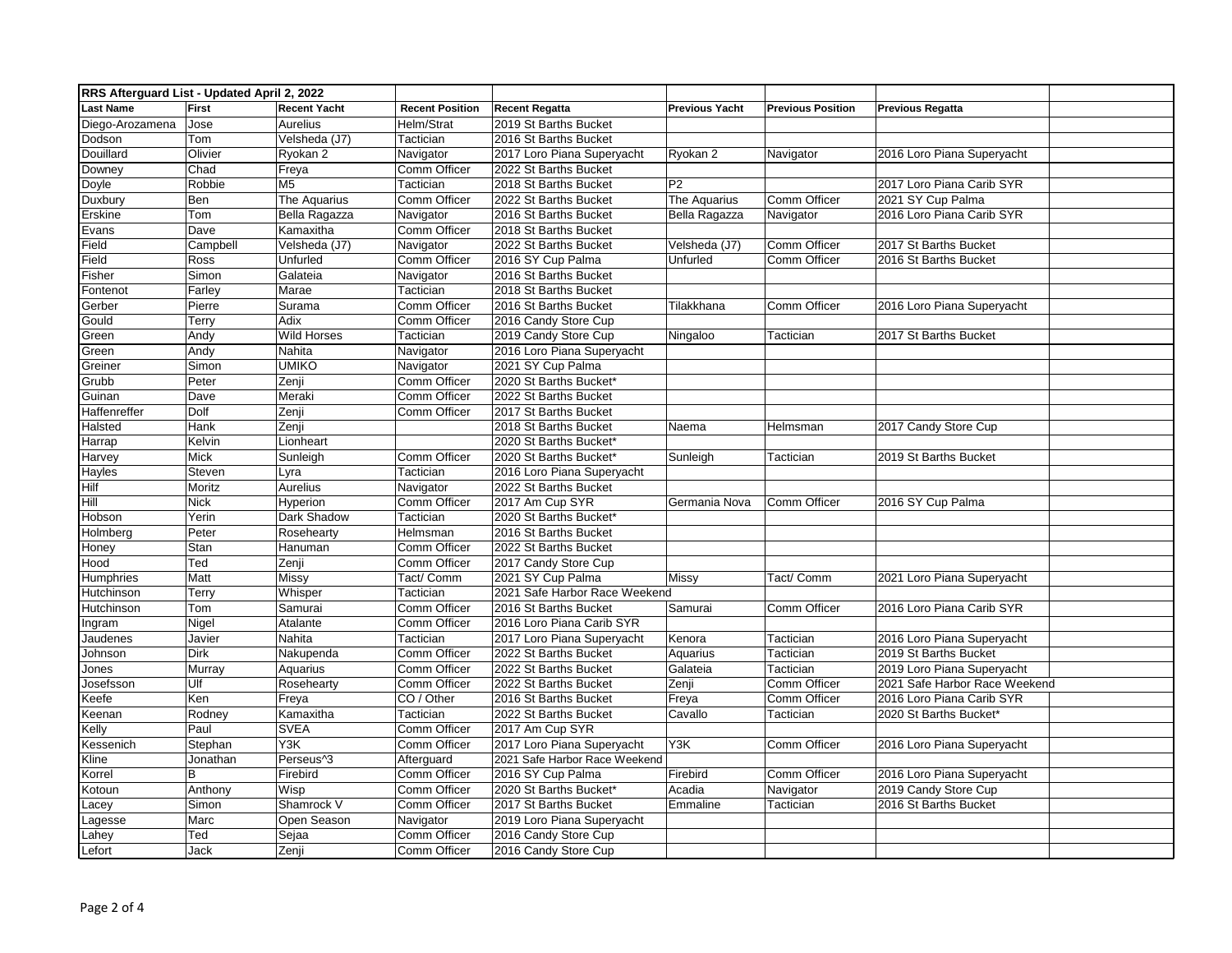| RRS Afterguard List - Updated April 2, 2022 |                |                          |                        |                            |                       |                          |                            |  |
|---------------------------------------------|----------------|--------------------------|------------------------|----------------------------|-----------------------|--------------------------|----------------------------|--|
| <b>Last Name</b>                            | <b>First</b>   | <b>Recent Yacht</b>      | <b>Recent Position</b> | <b>Recent Regatta</b>      | <b>Previous Yacht</b> | <b>Previous Position</b> | <b>Previous Regatta</b>    |  |
| Lenz                                        | Alastair       | Huckleberry              | Comm Officer           | 2017 St Barths Bucket      |                       |                          |                            |  |
| Loopik                                      | Rom            | Nilaya                   |                        | 2021 SY Cup Palma          |                       |                          |                            |  |
| _ord                                        | Murray         | Zenji                    |                        | 2019 Candy Store Cup       |                       |                          |                            |  |
| Lovell                                      | Andy           | Pandemonium              | Tact/Helm              | 2016 Loro Piana Carib SYR  |                       |                          |                            |  |
| Macmillan                                   | Robert         | Elfje                    | Comm Officer           | 2019 St Barths Bucket      | Tactician             | 2019 St Barths Bucket    |                            |  |
| Main                                        | Chris          | Inoui                    | Tactician              | 2019 St Barths Bucket      | Inoui                 | Tactician                | 2017 SY Cup Palma          |  |
| Malbon                                      | Jonny          | <b>Stay Calm</b>         | Navigator/CO           | 2019 Superyacht Cup Palma  |                       |                          |                            |  |
| Manickas                                    | Peter          | <b>Audrey II</b>         | Comm Officer           | 2017 Candy Store Cup       |                       |                          |                            |  |
| Mansaker                                    | Siggi          | Seawave                  | Comm Officer           | 2017 Loro Piana Superyacht | Seawave               | Comm Officer             | 2016 SY Cup Palma          |  |
| Marenic                                     | lgor           | Nahita                   | Navigator              | 2017 Loro Piana Superyacht | Nahita                | Navigator                | 2016 Loro Piana Superyacht |  |
| Mason                                       | Zach           | Sunleigh                 | Comm Officer           | 2016 Candy Store Cup       |                       |                          |                            |  |
| Maxwell                                     | Phill          | Clan VIII                | Tactician              | 2016 Loro Piana Carib SYR  | Clan VIII             | Tactician                | 2016 St Barths Bucket      |  |
| McClung                                     | Michael        | Topaz (J8)               | Navigator/CO           | 2017 St Barths Bucket      | Topaz (J8)            | Navigator/CO             | 2016 St Barths Bucket      |  |
| McCoy                                       | <b>Brendan</b> | Valquest                 | Comm Officer           | 2022 St Barths Bucket      |                       |                          |                            |  |
| McDonald                                    | Neal           | <b>Tempus Fugit</b>      | Tactician              | 2016 SY Cup Palma          |                       |                          |                            |  |
| McIrvine                                    | Andrew         | Sojana                   | Comm Officer           | 2019 St Barths Bucket      | Sojana                | Comm Officer             | 2018 St Barths Bucket      |  |
| Moore                                       | lan            | Whisper                  | Navigator              | 2022 St Barths Bucket      |                       |                          |                            |  |
| Mourniac                                    | Philippe       | Open Season              | Navigator              | 2017 Loro Piana Superyacht |                       |                          |                            |  |
| Mullan                                      | <b>Matthew</b> | Columbia                 | Tactician/CO           | 2022 St Barths Bucket      | Columbia              | Tactician/CO             | 2020 St Barths Bucket*     |  |
| Nicholson                                   | Chris          | Ningaloo                 | Tact/Helm              | 2019 St Barths Bucket      |                       |                          |                            |  |
| Ogletree                                    | Charlie        | <b>SVEA</b>              | Tactician              | 2020 St Barths Bucket*     | <b>SVEA</b>           | Tactician                | 2018 St Barths Bucket      |  |
| Owen                                        | Merfyn         | <b>Highland Fling 15</b> | Comm Officer           | 2017 Loro Piana Carib SYR  |                       |                          |                            |  |
| Oxley                                       | Will           | Nilaya                   | Comm Officer           | 2022 St Barths Bucket      | Ammonite              | Navigator                | 2017 Loro Piana Carib SYR  |  |
| Pages                                       | Laurent        | Sojana                   |                        | 2020 St Barths Bucket*     |                       |                          |                            |  |
| Pajot                                       | Marc           | Tango G                  |                        | 2016 Loro Piana Superyacht |                       |                          |                            |  |
| Palmer                                      | Howard         | Elena of London          | Comm Officer           | 2017 St Barths Bucket      |                       |                          |                            |  |
| Pammenter                                   | Alex           | Ganesha                  | Comm Officer           | 2021 SY Cup Palma          |                       |                          |                            |  |
| Pammenter                                   | Shaun          | Ravenger                 | Navigator              | 2021 SY Cup Palma          |                       |                          |                            |  |
| Pearson                                     | Stan           | Rebecca                  | Helmsman               | 2017 Loro Piana Carib SYR  |                       |                          |                            |  |
| Piazzi                                      | Matteo         | Magic Blue               | Navigator              | 2017 Loro Piana Superyacht | Magic Blue            | Navigator                | 2016 Loro Piana Superyacht |  |
| Piccone                                     | Paolo          | <b>B5</b>                | Navigator              | 2017 Loro Piana Carib SYR  |                       |                          |                            |  |
| Pilcher                                     | Andy           | KOO                      | Comm Officer           | 2018 St Barths Bucket      |                       |                          |                            |  |
| Postigo                                     | Nacho          | Hyperion                 | Nav/CO                 | 2022 St Barths Bucket      | Farfalla              | Nav/ Comm                | 2018 St Barths Bucket      |  |
| Prince                                      | James          | Atalante                 | Comm/Capt              | 2017 SY Cup Palma          |                       |                          |                            |  |
| Pryor                                       | Anthony        | Tulip                    | Comm Officer           | 2019 Superyacht Cup Palma  |                       |                          |                            |  |
| Radicj                                      | Jesper         | Saudade                  | Tactician              | 2018 Loro Piana SYR        |                       |                          |                            |  |
| Read                                        | Ken            | Athena                   | Helmsman               | 2016 St Barths Bucket      |                       |                          |                            |  |
| Reaper                                      | Tony           | <b>Unfurled</b>          | Comm Officer           | 2018 St Barths Bucket      |                       |                          |                            |  |
| Rey                                         | Tony           | Nakupenda                | Tactician              | 2017 St Barths Bucket      | P <sub>2</sub>        | Tactician                | 2017 St Barths Bucket      |  |
| Riley                                       | Dawn           | Danneskiold              | Comm Officer           | 2017 St Barths Bucket      | Silencio              | Tactician                | 2016 St Barths Bucket      |  |
| Roberts                                     | Damon          | Maltese Falcon           | Comm Officer           | 2017 St Barths Bucket      |                       |                          |                            |  |
| Robinson                                    | Jeremy         | Galateia                 | Comm Officer           | 2017 Loro Piana Superyacht | Maegan                | Tactician                | 2016 Loro Piana Carib SYR  |  |
| Robinson                                    | Tom            | Perseus <sup>1</sup> 3   | Navigator              | 2022 St Barths Bucket      | Audrey II             | Tactician                | 2017 Am Cup SYR            |  |
| Rogers                                      | Ben            | <b>Wild Horses</b>       | Tactician              | 2017 Am Cup SYR            |                       |                          |                            |  |
| Sadler                                      | Mark           | WinWin                   | Tact/ Comm             | 2020 St Barths Bucket*     | WinWin                | Tact/ Comm               | 2019 St Barths Bucket      |  |
| Salmanis                                    | Edgars         | Meteor                   | Navigator/CO           | 2020 St Barths Bucket*     | Meteor                | Navigator/CO             | 2019 Superyacht Cup Palma  |  |
| Salter                                      | Jules          | Ranger                   | Tactician/CO           | 2022 St Barths Bucket      | Liara                 | Tactician                | 2020 St Barths Bucket*     |  |
| Sanchez-Cuenva                              | Miguel         | Gaia                     | Strategist             | 2016 SY Cup Palma          | Gaia                  | Strategist               | 2016 Loro Piana Superyacht |  |
| Sanderson                                   | Mike           | Whisper                  | Comm Officer           | 2020 St Barths Bucket*     | Whisper               | Comm Officer             | 2018 St Barths Bucket      |  |